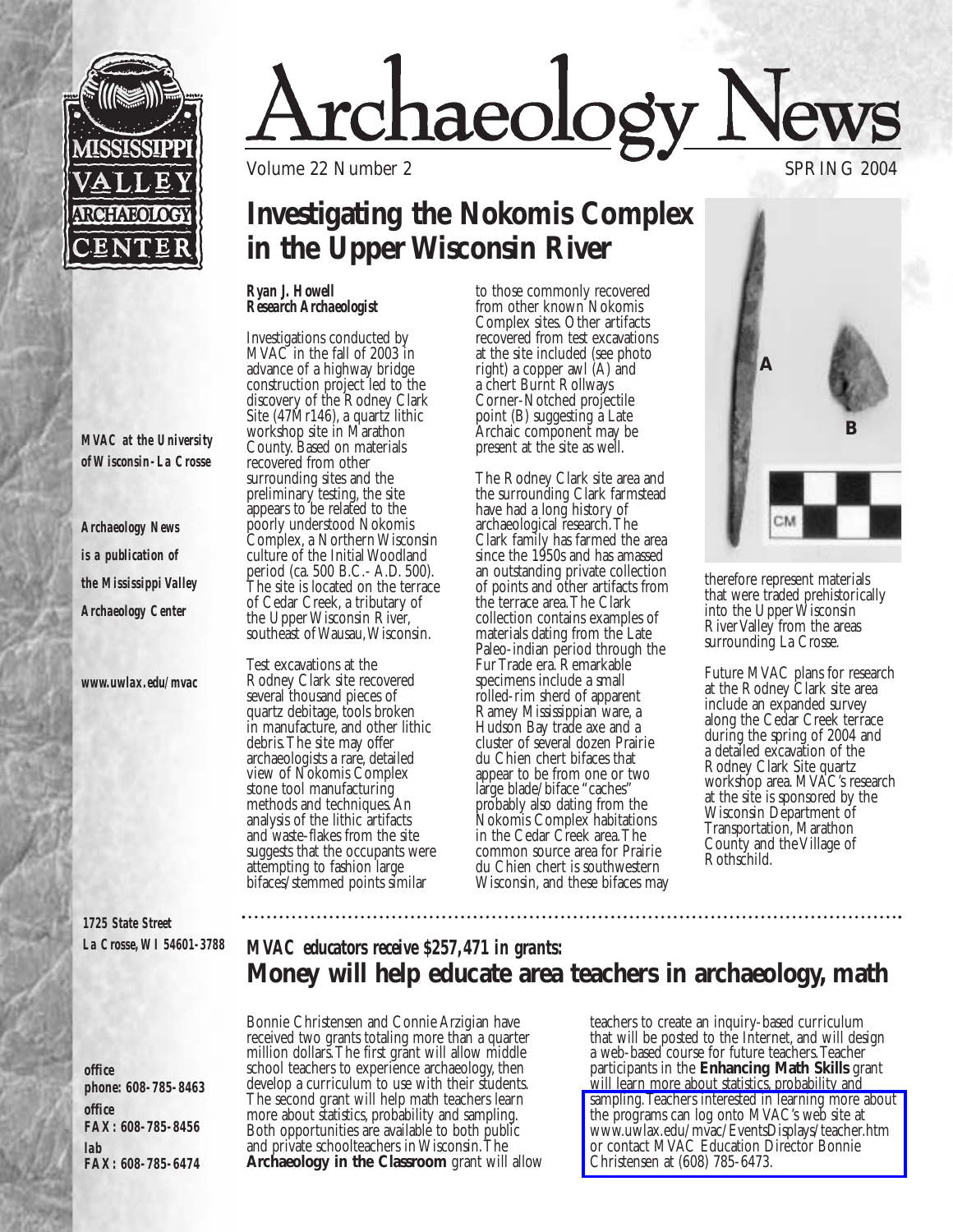# **From The Director: Joseph A.Tiffany**



*Joseph A.Tiffany*

*Hello everyone! This is our last newsletter before the start of the 2004 field season.We have a number of projects planned including [our annual field days on May 1st and 2nd,](http://www.uwlax.edu/mvac/EventsDisplays/schedule.htm) the university field school in the Bad Axe Valley, and our public archaeology field school scheduled for July 26-30. Additionally, spring is when the board conducts our annual fund drive for UFAH (United Fund for the Arts and Humanities) in the greater La Crosse area.We will also have field crews scattered*

*over Wisconsin and Iowa conducting survey, testing and site mitigation on contracted archaeological projects.And, there's more! MVAC staffers Bonnie Christensen and Connie Arzigian have garnered two large grants for training middle school teachers that involve integrating archaeology into the curriculum and using archaeology to enhance math skills of middle school students (see article on page 1).*

*So... we will be busy! Please take the opportunity if you can to*  participate in one of our public archaeological activities, visit us in *the field (we will be working near Gundersen Lutheran Medical Center again this summer), or stop by the lab.We are open daily from 9 a.m. to 5 p.m.*

*If you did not get to MVAC's annual Artifact Show this March at Valley View Mall, you missed a great day and a wonderful turnout of collectors and visitors.We were very busy (nearly swamped, as a matter of fact) helping folks identify artifacts and discussing their collections*

*with them.This is our most popular public event, and it is exciting to see the interest archaeology generates in the community and region. If you know of someone who has items to identify, have them contact us or stop by the lab, we are glad to help!*

*Work at MVAC on re-boxing and curating collections is proceeding very well.We have a new curation space and teaching preparation area designated for us by the university, and the curation facility should be fully operational by the end of this semester.This is not really new, but remodeled space (MVAC's old office in Wimberly Hall). It looks new to us though! We are pleased with the help we received on this project from the university.*

*Enjoy the newsletter, we certainly enjoy sharing with you the importance of what we do in public, pre-collegiate and university education, collections curation, site preservation, research, and pre-professional training for our Archaeology majors. MVAC is unique.There are many university archaeology lab facilities that do sponsored archaeological research.They do not provide fully funded comprehensive programs for all the things we do in education, curation, site preservation and research for the university, the surrounding community and our broader service area.We cannot do these things and provide the services we do without your help and support, which is much appreciated. If you have not renewed your membership for this year or are thinking about gifting to MVAC in other ways, please take a moment and consider MVAC and the services we provide.Without your support, we would not be. Have a great summer!* 

**From The Board: Don Smith**



**Executive Director:** Dr. Joseph Tiffany, (608) 785-6465

**Regional Archaeologist:** Robert "Ernie" Boszhardt, (608) 785-8451

**Main Office,** (608) 785-8463

**Newsletter submissions:** (608) 785-8454 or dowiasch.jean@uwlax.edu

*MVAC Educational Programs Are Supported By:*





As the new chairman of the board of directors, I would like to thank you personally for supporting the Mississippi Valley Archaeology

*Don Smith*

Center.The board of directors has gone through significant internal changes, including reducing the size of the board while at the same time recruiting archaeology leaders from the upper Midwest.

Please take a moment to review this newsletter — it is our effort to ensure that you are aware of the important contribution that MVAC makes to archaeology education, discovery and preservation in the area. I would like you to be aware of three things:

**1.** MVAC and the academic undergraduate program are among

#### the best in the country. Our undergraduates report that their MVAC experiences are beyond what they are experiencing in their graduate programs.

- **2.** MVAC is unique in the university because it is a self-funded regional program.Through contracts with area developers and state DOTs not only are students provided educational experience, but a greater understanding of our regional heritage is achieved. Income from contracted archaeological research funds MVAC.
- **3.** MVAC serves an important role in educating the public of the importance and fragile nature of the archaeological record through pre-collegiate school programs, public digs, lectures and outreach activities throughout the region.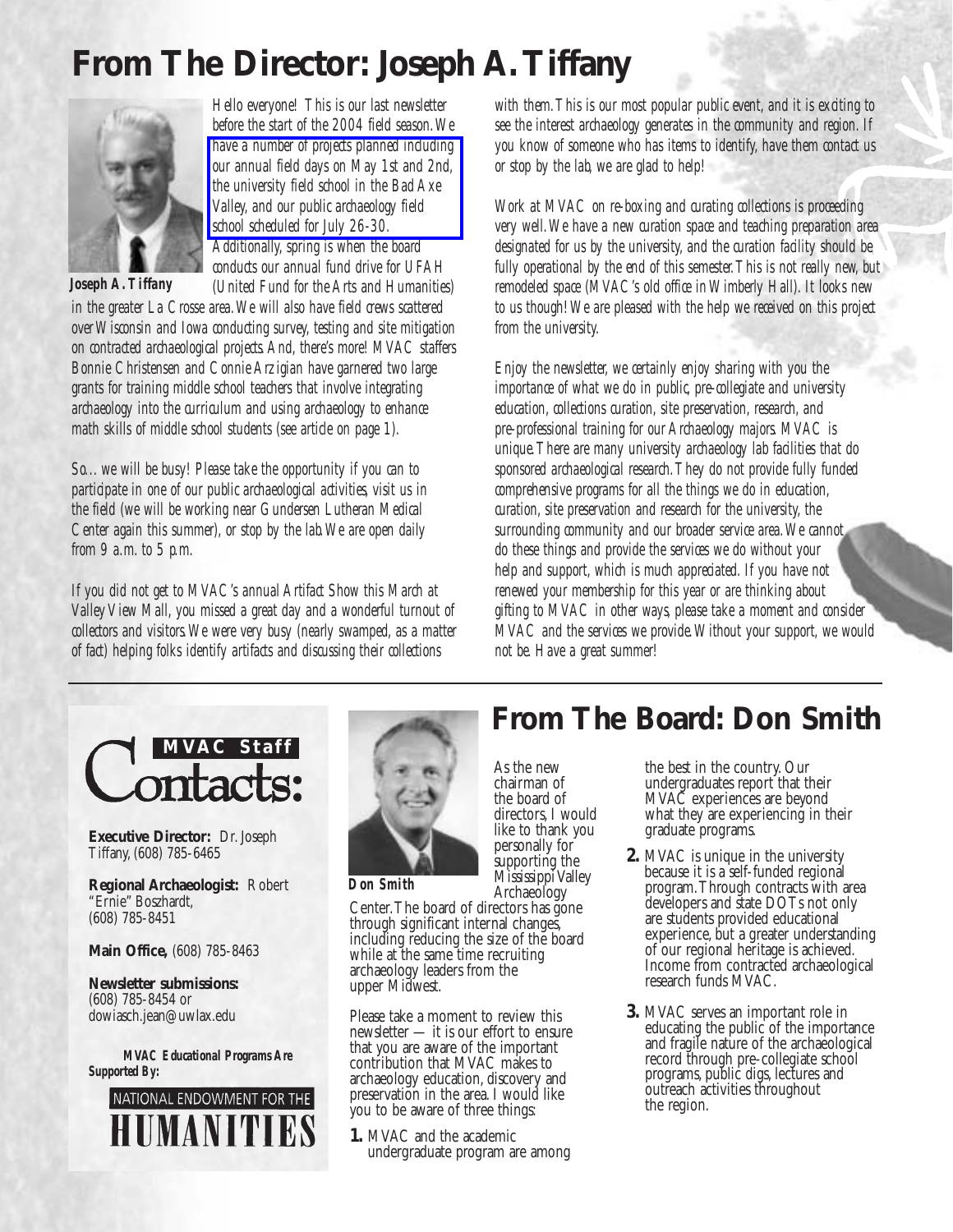## **Announcements**

#### **MVAC to co-sponsor Iowa Archeological Society meeting**

Mark your calendars for an exciting day of archaeology on October 9th, 2004! Luther College in Decorah, Iowa will host a joint MVAC/Iowa Archeological Society meeting beginning at 9 a.m. Morning sessions of archaeological presentations will be followed by keynote speaker John Anfinson at 10:30 a.m.The afternoon will be filled with site tours, including Effigy Mounds National Monument and possibly Prairie du Chien,WI. More information will be posted on MVAC's website as it becomes available.

#### **MVAC Wish List** *AMS Carbon-dating Swennes bag \$1,000*

Life-long La Crosse area residents Otto and John Swennes made an amazing discovery in 2003.While revisiting a small cave on their old homestead in La Crosse County, they uncovered most of a Native American woven bag. It is about 2 feet across and 18 inches high. The bag is of a style that was used by a



E-mail address:

number of Midwestern tribes, including the Ho-Chunk, and could have been used to gather berries and nuts.The Swennes bag was apparently found with Oneota pottery which suggests that it may be at least 350 years old. Ho-Chunk ethnohistorian Nancy Lurie of the Milwaukee Public Museum suggests that the bag is at least 100 years old and could very well be much older.Two small samples of the bag cordage were snipped off and sent to Dr. Richard Ford, who identified them as twisted nettle fibers. Those samples could also be radiocarbon dated using Accelerator Mass Spectrometry (AMS) methods, which would verify the age.AMS dates cost nearly \$1,000, and MVAC is seeking support to cover the cost for dating. If you would like to contribute to further investigations on this discovery, please contact Marcee Peplinski at (608) 785-8463.

### *Estate Planning*

*Successful estate planning is a valuable way to continue your support for MVAC into the future. By giving a gift in your will or estate plan, you are providing for future programs in archaeological research, public education and site stewardship. Please consider MVAC when planning for trusts, gifts and bequests. Contact Marcee H. Peplinski, Development Director at the MVAC office for more information, (608)785-8463.*

#### **MVAC MEMBERSHIP FORM**

| Consider becoming a member of MVAC<br>MVAC's innovative public education program brings the excitement of archaeology to children and<br>adults throughout the area. Become a member of MVAC and receive our newsletters, which report | <b>Membership Categories</b> |
|----------------------------------------------------------------------------------------------------------------------------------------------------------------------------------------------------------------------------------------|------------------------------|
| on programs, current research, upcoming events, and volunteer opportunities. Also, as a member,                                                                                                                                        |                              |
| you will receive reminders of special "members only" events. Please remember that your<br>contribution is tax-deductible.                                                                                                              | Benefactor \$500-999         |
|                                                                                                                                                                                                                                        | Supporting \$100-499         |
| <b>Les!</b> I want to support the Mississippi Valley Archaeology Center Programs!                                                                                                                                                      | Contributing \$50-99         |
| Enclosed is my contribution of \$                                                                                                                                                                                                      |                              |
|                                                                                                                                                                                                                                        |                              |
|                                                                                                                                                                                                                                        | Thank you                    |
|                                                                                                                                                                                                                                        | for your support.            |
| Phone:                                                                                                                                                                                                                                 |                              |

Please make checks payable to UW-L Foundation, Inc. for MVAC, and send to MVAC, 1725 State St., La Crosse,WI 54601. Gifts to the UW-L Foundation for MVAC qualify as charitable tax deductions to the full extent of the law as applied to the individual circumstances of each donor.You can increase your gift's value if your employer has a matching gift plan. Check with your human resource office.

### **Read More In Our Digital Newsletter**

There will be a link to the digital newsletters on the MVAC Home Page at **www.uwlax.edu/mvac**

[Look for the following articles in the](http://www.uwlax.edu/mvac/PDFFiles/Spring2004E.pdf) Spriong 2004 Digital Newsletter:

- MVAC educators receive \$257,471 in grants to educate area teachers in archaeology, math more details
- Complete list of summer programs
- Dedication of the Native American Garden

In the Education Newsletter: Our new theme for 2003-04 is [Rock Art with information and](http://www.uwlax.edu/mvac/PDFFiles/EdNewsSpring2004.pdf)  lesson plans for educators.